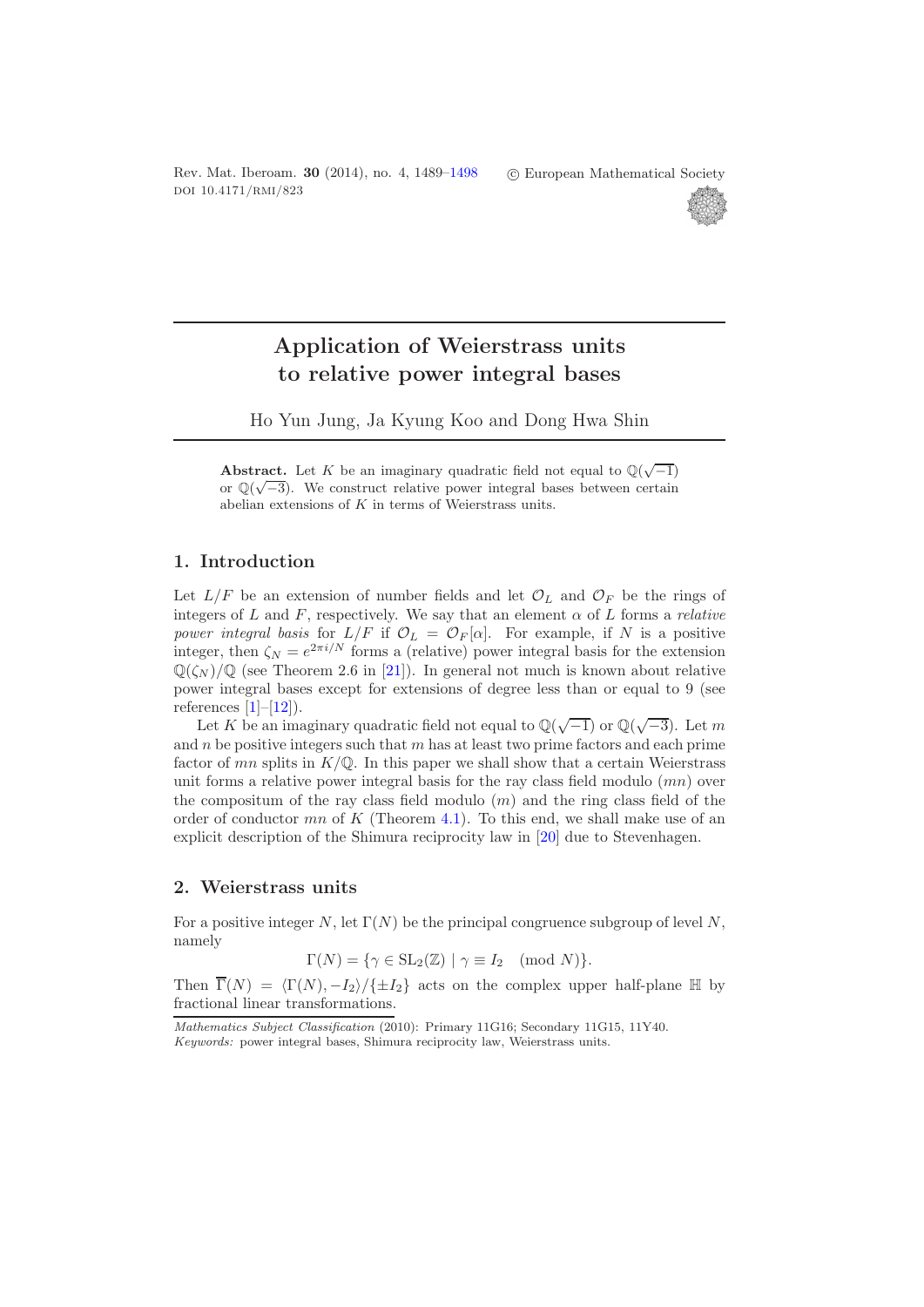Let  $\mathcal{F}_N$  be the field of meromorphic modular functions for  $\overline{\Gamma}(N)$  (or, of level N) whose Fourier coefficients lie in the Nth cyclotomic field  $\mathbb{Q}(\zeta_N)$ . As is well known,  $\mathcal{F}_1$  is generated by the elliptic modular function

$$
j(\tau) = q^{-1} + 744 + 196884q + 21493760q^{2} + 864299970q^{3} + \cdots \quad (q = e^{2\pi i \tau})
$$

over  $\mathbb{Q}$  (see Section 6.1 in [\[18\]](#page-8-3)). Furthermore,  $\mathcal{F}_N$  is a Galois extension of  $\mathcal{F}_1$  whose Galois group is isomorphic to  $GL_2(\mathbb{Z}/N\mathbb{Z})/\{\pm I_2\}$  (see Section 6.2 in [\[18\]](#page-8-3)). Let  $\mathcal{R}_N$ and  $\mathbb{Q}\mathcal{R}_N$  be the integral closures of  $\mathbb{Z}[j(\tau)]$  and  $\mathbb{Q}[j(\tau)]$  in  $\mathcal{F}_N$ , respectively. We call the elements of  $(\mathbb{Q}\mathcal{R}_N)^*$  *modular units* of level N. These are precisely those elements of  $\mathcal{F}_N$  having neither zeros nor poles on  $\mathbb{H}$  (see p. 36 in [\[15\]](#page-8-4)). In particular, we call the elements of  $\mathcal{R}_N^*$  *modular units over*  $\mathbb{Z}$  of level N.

Let  $\Lambda = [\omega_1, \omega_2]$  (=  $\omega_1 \mathbb{Z} + \omega_2 \mathbb{Z}$ ) be a lattice in C. The *Weierstrass*  $\wp$ -function relative to  $\Lambda$  is defined by

$$
\wp(z;\Lambda) = \frac{1}{z^2} + \sum_{\omega \in \Lambda - \{0\}} \left\{ \frac{1}{(z-\omega)^2} - \frac{1}{\omega^2} \right\} \quad (z \in \mathbb{C}).
$$

<span id="page-1-0"></span>It is a meromorphic function on z, periodic with respect to  $\Lambda$ .

**Lemma 2.1.** *Let*  $z_1, z_2 \in \mathbb{C} - \Lambda$ *. Then,*  $\wp(z_1; \Lambda) = \wp(z_2; \Lambda)$  *if and only if*  $z_1 \equiv \pm z_2$ (mod Λ)*.*

*Proof.* See Section 3 of Chapter IV in [\[19\]](#page-8-5). □

Let 
$$
\begin{bmatrix} r \\ s \end{bmatrix} \in (1/N)\mathbb{Z}^2 - \mathbb{Z}^2
$$
 for an integer  $N \ge 2$ . We define  

$$
\wp_{\begin{bmatrix} r \\ s \end{bmatrix}}(\tau) = \wp(r\tau + s; [\tau, 1]) \quad (\tau \in \mathbb{H}).
$$

This is a weakly holomorphic (that is, holomorphic on  $\mathbb{H}$ ) modular form of level N and weight 2 (see Chapter 6 in [\[16\]](#page-8-6)). We further define

$$
g_2(\tau) = 60 \sum_{\omega \in [\tau, 1] - \{0\}} \frac{1}{\omega^4}, \quad g_3(\tau) = 140 \sum_{\omega \in [\tau, 1] - \{0\}} \frac{1}{\omega^6}, \quad \Delta(\tau) = g_2(\tau)^3 - 27g_3(\tau)^2,
$$

which are modular forms of level 1 and weights 4, 6, and 12, respectively. Now we define the *Fricke function*  $f_{\lfloor \frac{r}{s} \rfloor}(\tau)$  by

(2.1) 
$$
f_{\lfloor s \rfloor}(\tau) = \frac{g_2(\tau) g_3(\tau)}{\Delta(\tau)} \wp_{\lfloor s \rfloor}(\tau).
$$

<span id="page-1-2"></span>It depends only on  $\pm \binom{r}{s}$  (mod  $\mathbb{Z}^2$ ) (see p. 8 in [\[16\]](#page-8-6)) and is weakly holomorphic because  $\Delta(\tau)$  does not vanish on H.

**Lemma 2.2.**  $f_{\left[s\right]}(\tau)$  belongs to  $\mathcal{F}_N$  and satisfies the transformation formula

<span id="page-1-1"></span>
$$
f_{\left[s\atop{ s\atop s} \right]}(\tau)^\gamma = f_{t_\gamma\left[s\atop{ s\atop s} \right]}(\tau) \quad (\gamma \in \text{GL}_2(\mathbb{Z}/N\mathbb{Z})/\{\pm I_2\} \simeq \text{Gal}(\mathcal{F}_N/\mathcal{F}_1)),
$$

*where*  ${}^t\gamma$  *stands for the transpose of*  $\gamma$ *.* 

*Proof.* See Sections 2 and 3 of Chapter 6 in [\[16\]](#page-8-6).  $\Box$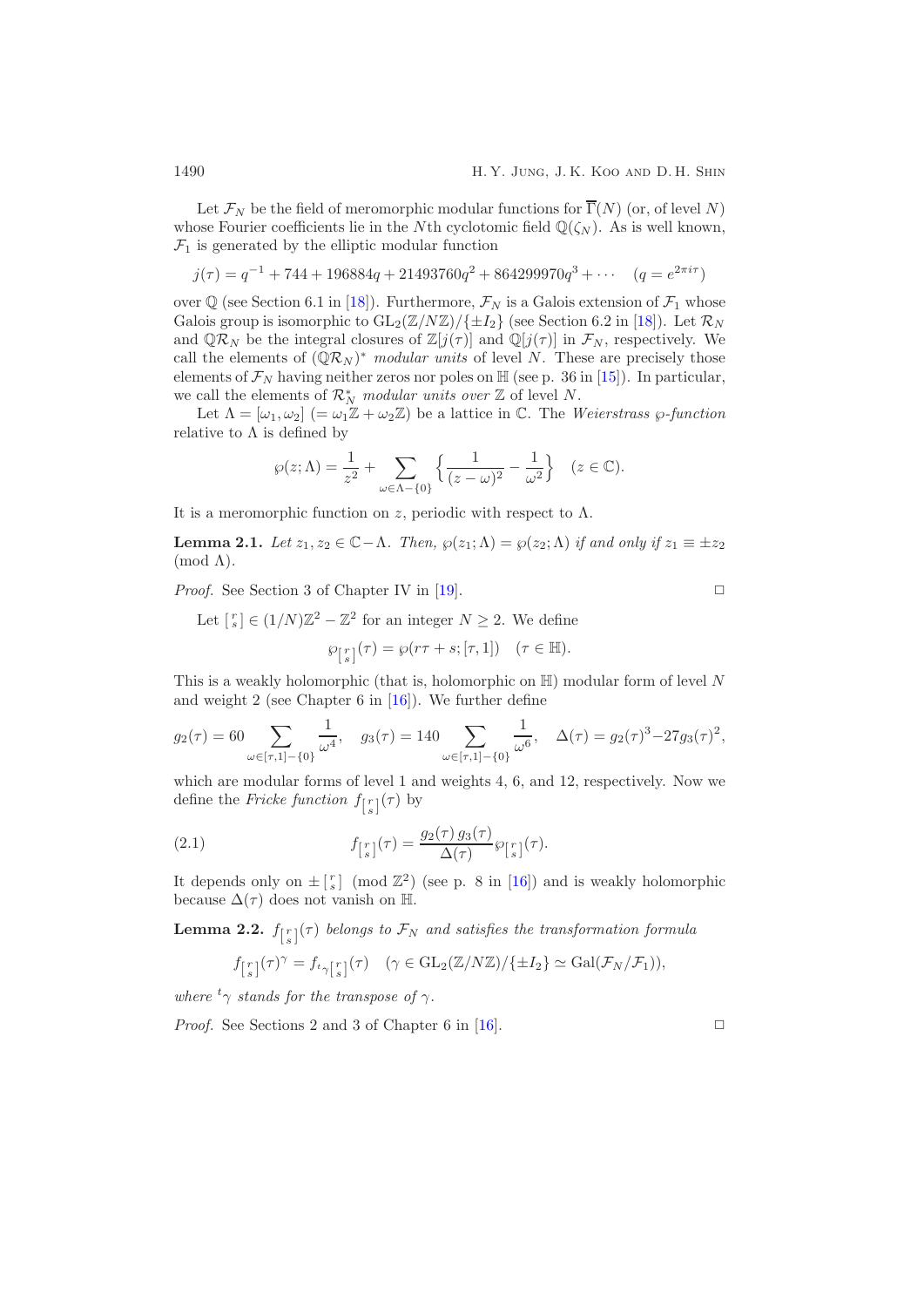On the other hand, we define the *Siegel function*  $g_{\lfloor \frac{r}{s} \rfloor}(\tau)$  by

$$
g_{\lfloor \frac{r}{s} \rfloor}(\tau) = -q^{(1/2)(r^2 - r + 1/6)} e^{\pi i s (r - 1)} (1 - q^r e^{2\pi i s}) \prod_{n=1}^{\infty} (1 - q^{n+r} e^{2\pi i s}) (1 - q^{n-r} e^{-2\pi i s}).
$$

<span id="page-2-1"></span>**Lemma 2.3.** Let M be the primitive denominator of  $\begin{bmatrix} r \ s \end{bmatrix}$  (that is, M is the least *positive integer so that*  $Mr, Ms \in \mathbb{Z}$ *).* 

- (i)  $g_{\lfloor \frac{r}{s} \rfloor}(\tau)^{12M}$  and  $g_{\lfloor \frac{r}{s} \rfloor}(\tau)$  are modular units of levels M and  $12M^2$ , respectively.
- (ii)  $g_{\lfloor s \rfloor}(\tau)^{12M}$  depends only on  $\pm \lfloor s \rfloor$  (mod  $\mathbb{Z}^2$ ) and satisfies the transformation *formula*

$$
(g_{\lfloor \frac{r}{s} \rfloor}(\tau)^{12M})^{\gamma} = g_{t_{\gamma} \lfloor \frac{r}{s} \rfloor}(\tau)^{12M} \quad (\gamma \in \mathrm{GL}_2(\mathbb{Z}/M\mathbb{Z})/\{\pm I_2\} \simeq \mathrm{Gal}(\mathcal{F}_M/\mathcal{F}_1)).
$$

(iii) Moreover, if M has at least two prime factors, then  $g_{\lceil s \rceil}(\tau)$  is a modular unit *over* Z*.*

*Proof.* (i) See Theorem 1.2 in Chapter 2 and Theorems 5.2 and 5.3 in Chapter 3 of [\[15\]](#page-8-4).

- (ii) See Proposition 1.4 in Chapter 2 of [\[15\]](#page-8-4).
- (iii) See Theorem 2.2 (i) in Chapter 2 of  $[15]$ .

<span id="page-2-0"></span>**Lemma 2.4.** *Let*  $\begin{bmatrix} a \\ b \end{bmatrix}$ ,  $\begin{bmatrix} c \\ d \end{bmatrix} \in \mathbb{Q}^2 - \mathbb{Z}^2$  *be such that*  $\begin{bmatrix} a \\ b \end{bmatrix} \not\equiv \pm \begin{bmatrix} c \\ d \end{bmatrix}$  (mod  $\mathbb{Z}^2$ ). We have *the relation*

$$
\wp_{\left[\begin{matrix}a\\b\end{matrix}\right]}(\tau) - \wp_{\left[\begin{matrix}c\\d\end{matrix}\right]}(\tau) = -\frac{g_{\left[\begin{matrix}a+c\\b+d\end{matrix}\right]}(\tau)g_{\left[\begin{matrix}a-c\\b-d\end{matrix}\right]}(\tau)\eta(\tau)^4}{g_{\left[\begin{matrix}a\\b\end{matrix}\right]}(\tau)^2g_{\left[\begin{matrix}c\\d\end{matrix}\right]}(\tau)^2},
$$

*where*

$$
\eta(\tau) = \sqrt{2\pi} \zeta_8 q^{1/24} \prod_{n=1}^{\infty} (1 - q^n).
$$

*Proof.* See page 51 of [\[15\]](#page-8-4).  $\Box$ 

<span id="page-2-3"></span>**Proposition 2.5.** *Consider integers*  $m \geq 2$  *and*  $n > 0$ *. The function* 

(2.2) 
$$
h_{m,n}(\tau) = \frac{\wp_{\left[\begin{array}{c}0\\1/m\end{array}\right]}(\tau) - \wp_{\left[\begin{array}{c}1/m\\0\end{array}\right]}(\tau)}{\wp_{\left[\begin{array}{c}0\\1/m\end{array}\right]}(\tau) - \wp_{\left[\begin{array}{c}1/m\\0\end{array}\right]}(\tau)}(\tau)
$$

*is a modular unit of level mn. If* m has at least two prime factors, then  $h_{m,n}(\tau)$  is *a modular unit over* Z*.*

*Proof.* It follows from Lemma [2.1](#page-1-0) that the denominator of  $h_{m,n}(\tau)$  is not the zero function. Furthermore, since

<span id="page-2-2"></span>(2.3) 
$$
h_{m,n}(\tau) = \frac{f_{\left[\begin{array}{c}0\\1/m\end{array}\right]}(\tau) - f_{\left[\begin{array}{c}1/m\\0\end{array}\right]}(\tau)}{f_{\left[\begin{array}{c}0\\1/m\end{array}\right]}(\tau) - f_{\left[\begin{array}{c}1/m\\0\end{array}\right]}(\tau)}(r)
$$

by Definition  $(2.1)$ , it belongs to  $\mathcal{F}_{mn}$ , by Lemma [2.2.](#page-1-2)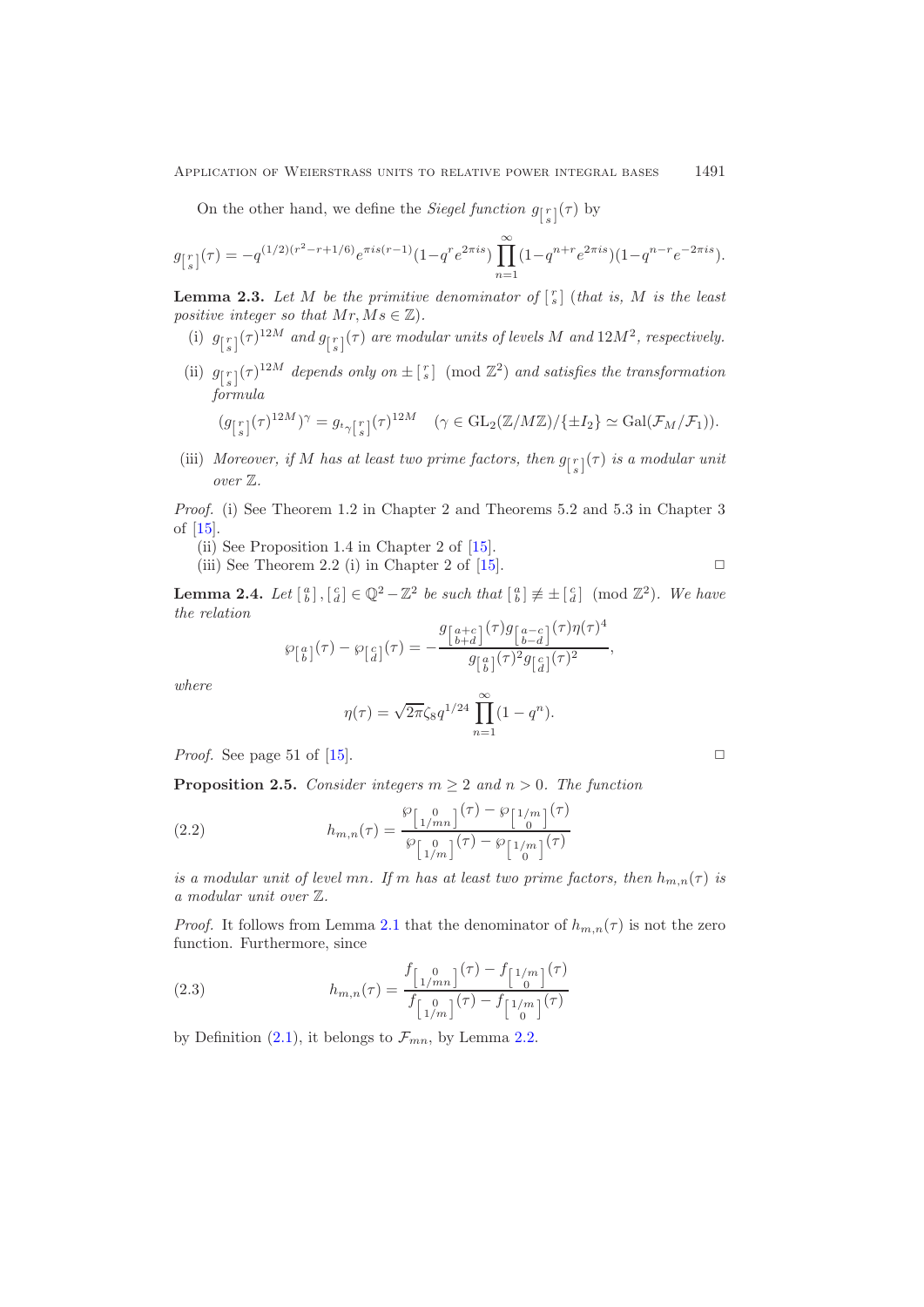On the other hand, we see that

$$
h_{m,n}(\tau) = \frac{-g_{\begin{bmatrix}1/m\\1/mn\end{bmatrix}}(\tau)g_{\begin{bmatrix}-1/m\\1/mn\end{bmatrix}}(\tau)\eta(\tau)^{4}/g_{\begin{bmatrix}0\\1/mn\end{bmatrix}}(\tau)^{2}g_{\begin{bmatrix}1/m\\0\end{bmatrix}}(\tau)^{2}
$$

$$
= \frac{g_{\begin{bmatrix}1/m\\1/mn\end{bmatrix}}(\tau)g_{\begin{bmatrix}-1/m\\1/m\end{bmatrix}}(\tau)\eta(\tau)^{4}/g_{\begin{bmatrix}0\\1/m\end{bmatrix}}(\tau)^{2}g_{\begin{bmatrix}1/m\\0\end{bmatrix}}(\tau)^{2}
$$

$$
= \frac{g_{\begin{bmatrix}1/m\\1/mn\end{bmatrix}}(\tau)g_{\begin{bmatrix}-1/m\\1/mn\end{bmatrix}}(\tau)g_{\begin{bmatrix}0\\1/m\end{bmatrix}}(\tau)^{2}
$$

$$
g_{\begin{bmatrix}1/m\\1/m\end{bmatrix}}(\tau)g_{\begin{bmatrix}-1/m\\1/m\end{bmatrix}}(\tau)g_{\begin{bmatrix}0\\1/m\end{bmatrix}}(\tau)^{2}
$$

by Lemma [2.4.](#page-2-0) This yields, by Lemma [2.3](#page-2-1)(i), that  $h_{m,n}(\tau)$  is a modular unit. Moreover, if  $m$  has at least two prime factors, then each of

$$
\begin{bmatrix} 1/m \\ 1/mn \end{bmatrix}, \begin{bmatrix} -1/m \\ 1/mn \end{bmatrix}, \begin{bmatrix} 0 \\ 1/m \end{bmatrix}, \begin{bmatrix} 1/m \\ 1/m \end{bmatrix}, \begin{bmatrix} -1/m \\ 1/m \end{bmatrix}, \begin{bmatrix} 0 \\ 1/mn \end{bmatrix}
$$

has primitive denominator with at least two prime factors. Therefore  $h_{m,n}(\tau)$  is a modular unit over  $\mathbb{Z}$ , by Lemma [2.3](#page-2-1) (iii).  $\Box$ 

**Remark 2.6.** The modular unit  $h_{m,n}(\tau)$  is called a *Weierstrass unit* (see Section 6) in Chapter 2 of  $[15]$ .

### **3. The Shimura reciprocity law**

Throughout this section let K be an imaginary quadratic field of discriminant  $d_K$ not equal to  $\mathbb{Q}(\sqrt{-1})$  or  $\mathbb{Q}(\sqrt{-3})$ , and set

(3.1) 
$$
\theta_K = \frac{d_K + \sqrt{d_K}}{2}.
$$

This belongs to  $\mathbb H$  and forms a (relative) power integral basis for  $K/\mathbb Q$ . Furthermore,  $g_2(\theta_K)$  and  $g_3(\theta_K)$  are nonzero (see p. 37 in [\[16\]](#page-8-6)).

For a nonzero ideal f of  $\mathcal{O}_K$  we denote the ray class field modulo f by  $K_f$ . Furthermore, if  $\mathcal{O} = [N\theta_K, 1]$  is the order of conductor  $N \geq 1$  of K, then we mean the ring class field of the order  $\mathcal O$  by  $H_{\mathcal O}$ . As a consequence of the main theorem of complex multiplication we have the following lemma.

<span id="page-3-0"></span>**Lemma 3.1.** *Let* N *be a positive integer.*

(i) We have  $K_{(N)} = K(f(\theta_K) \mid f \in \mathcal{F}_N$  is finite at  $\theta_K$ ).

(ii) If 
$$
N \ge 2
$$
, then  $K_{(N)} = K_{(1)}(f_{\begin{bmatrix} 0 \\ 1/N \end{bmatrix}}(\theta_K))$ .

*Proof.* (i) See the corollary to Theorem 2 in Chapter 10 of [\[16\]](#page-8-6).

<span id="page-3-1"></span>(ii) See the corollary to Theorem 7 in Chapter 10 of [\[16\]](#page-8-6).  $\Box$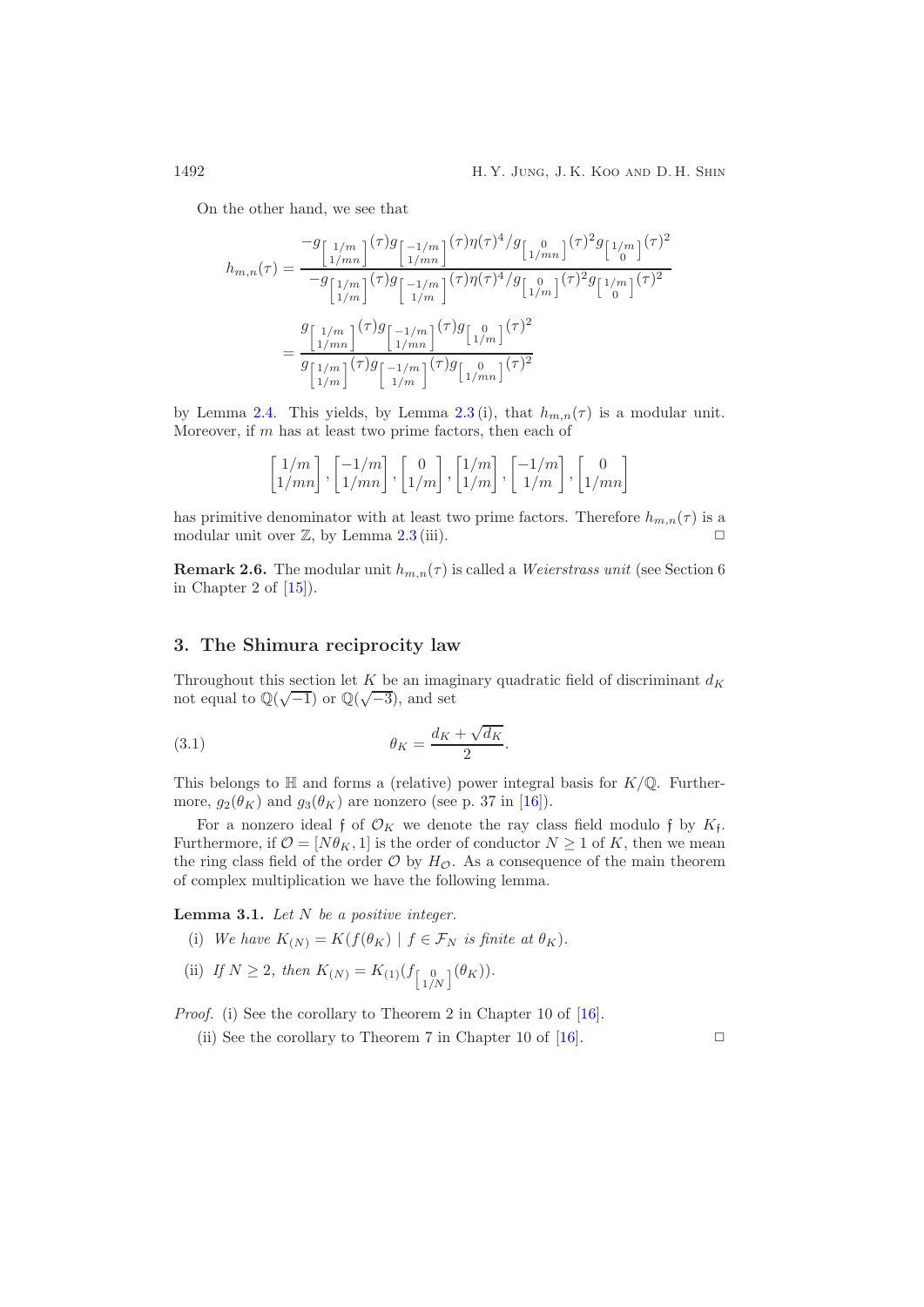**Lemma 3.2.** *If*  $\theta \in \mathbb{H}$  *is imaginary quadratic, then*  $j(\theta)$  *is an algebraic integer.* 

<span id="page-4-1"></span>*Proof.* See Theorem 4.14 in [\[18\]](#page-8-3).  $\square$ 

**Proposition 3.3.** *Consider integers*  $m \geq 2$  *and*  $n > 0$ *. Then*  $h_{m,n}(\theta_K)$  *generates*  $K_{(mn)}$  *over*  $K_{(m)}$ *. Moreover, if* m *has at least two prime factors, then*  $h_{m,n}(\theta_K)$ *is a unit of*  $\mathcal{O}_{K_{(mn)}}$ *.* 

*Proof.* We first derive that

$$
K_{(mn)} = K_{(1)}(f_{\begin{bmatrix} 0\\1/mn \end{bmatrix}}(\theta_K))
$$
 (by Lemma 3.1 (ii))  
\n
$$
= K_{(m)} \bigg( \frac{f_{\begin{bmatrix} 0\\1/mn \end{bmatrix}}(\theta_K) - f_{\begin{bmatrix} 1/m\\0 \end{bmatrix}}(\theta_K)}{f_{\begin{bmatrix} 0\\1/m \end{bmatrix}}(\theta_K) - f_{\begin{bmatrix} 1/m\\0 \end{bmatrix}}(\theta_K)}
$$
 (by Lemma 3.1 (i))  
\n
$$
= K_{(m)}(h_{m,n}(\theta_K))
$$
 (by (2.3)).

If m has at least two prime factors, then  $h_{m,n}(\tau)$  is a modular unit over Z by Propo-sition [2.5;](#page-2-3) hence  $h_{m,n}(\tau)$  and  $h_{m,n}(\tau)^{-1}$  are both integral over  $\mathbb{Z}[j(\tau)]$ . Therefore we conclude by Lemma [3.2](#page-3-1) that  $h_{m,n}(\theta_K)$  is a unit as an algebraic integer.  $\Box$ 

<span id="page-4-0"></span>**Lemma 3.4** (Shimura reciprocity law). *Let* N *be a positive integer and let* O *be the order of conductor* N *of* K*. Consider the matrix group*

$$
W_{K,N} = \left\{ \begin{bmatrix} t - B_K s & -C_K s \\ s & t \end{bmatrix} \in \text{GL}_2(\mathbb{Z}/N\mathbb{Z}) \mid t, s \in \mathbb{Z}/N\mathbb{Z} \right\},\
$$

*where*

$$
\min(\theta_K, \mathbb{Q}) = X^2 + B_K X + C_K = X^2 - d_K X + \frac{d_K^2 - d_K}{4}.
$$

(i) *The map*

$$
W_{K,N}/\{\pm I_2\} \longrightarrow \text{Gal}(K_{(N)}/K_{(1)})
$$
  

$$
\alpha \longmapsto (f(\theta_K) \mapsto f^{\alpha}(\theta_K) \mid f(\tau) \in \mathcal{F}_N \text{ is finite at } \theta_K)
$$

*is an isomorphism.*

(ii) *The map of* (i) *induces an isomorphism*

$$
\{tI_2 \in \mathrm{GL}_2(\mathbb{Z}/N\mathbb{Z}) \mid t \in (\mathbb{Z}/N\mathbb{Z})^*\} / \{\pm I_2\} \longrightarrow \mathrm{Gal}(K_{(N)}/H_{\mathcal{O}}).
$$

(iii) *If* M *is a divisor of* N*, then we get an isomorphism*

$$
\{tI_2 \in \text{GL}_2(\mathbb{Z}/N\mathbb{Z}) \mid t \in (\mathbb{Z}/N\mathbb{Z})^* \text{ with } t \equiv \pm 1 \pmod{M} \}/\{\pm I_2\}
$$

$$
\longrightarrow \text{Gal}(K_{(N)}/K_{(M)}H_{\mathcal{O}}).
$$

*Proof.* (i) See Section 3 in [\[20\]](#page-8-2).

- (ii) See Proposition 5.3 in [\[14\]](#page-8-7).
- (iii) This is a direct consequence of (i) and (ii).  $\Box$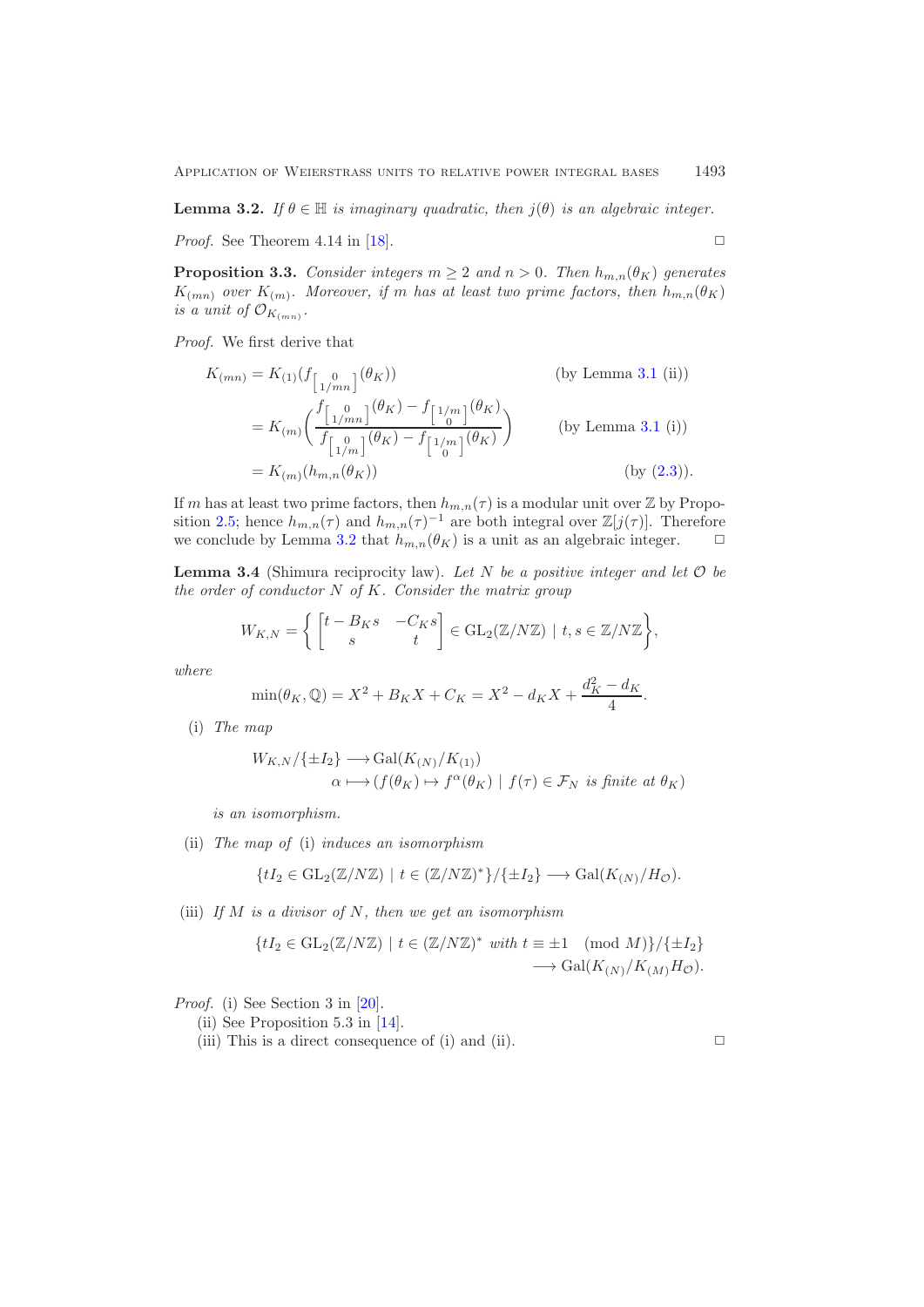<span id="page-5-2"></span>**Lemma 3.5.** Let  $N \geq 2$  be an integer for which  $(N) = N\mathcal{O}_K$  is not a power of a *prime ideal.*

(i)  $g_{\begin{bmatrix} 0 \\ 1/N \end{bmatrix}} (\theta_K)^{12N}$  *is a unit of*  $\mathcal{O}_{K_{(N)}}$ *.* 

(ii) If *u* is an integer prime to N, then  $g_{\begin{bmatrix} 0 \\ u/N \end{bmatrix}}(\theta_K)^{12N}$  is also a unit of  $\mathcal{O}_{K_{(N)}}$ .

*Proof.* (i) See Remark 4.3 in [\[13\]](#page-8-8) and [\[17\]](#page-8-9) (or p. 293 in [\[16\]](#page-8-6)).

(ii) We obtain

$$
g_{\begin{bmatrix} 0\\u/N \end{bmatrix}}(\theta_K)^{12N} = g_{t_{(uI_2)}\begin{bmatrix} 0\\1/N \end{bmatrix}}(\theta_K)^{12N}
$$
  
=  $(g_{\begin{bmatrix} 0\\1/N \end{bmatrix}}(\tau)^{12N})^{uI_2}(\theta_K)$  (by Lemma 2.3 (i) and (ii))  
=  $(g_{\begin{bmatrix} 0\\1/N \end{bmatrix}}(\theta_K)^{12N})^{uI_2}$  (by Lemmas 3.1 (i) and 3.4 (i)).

Now, the result follows from (i).  $\Box$ 

**Remark 3.6.** The singular value  $g_{\begin{bmatrix} 0 \\ 1/N \end{bmatrix}}(\theta_K)^{12N}$  is called a *Siegel–Ramachandra invariant* modulo  $(N)$ , and it forms a normal basis for  $K_{(N)}/K$  (see [\[13\]](#page-8-8)).

### **4. Construction of relative power integral bases**

<span id="page-5-0"></span>We are ready to prove our main theorem concerning relative power integral bases.

**Theorem 4.1.** *Let* K *be an imaginary quadratic field not equal to*  $\mathbb{Q}(\sqrt{-1})$  *or* **Theorem 4.1.** Let  $K$  be an imaginary quadratic jield  $\mathbb{Q}(\sqrt{-3})$ . Consider integers  $m \geq 2$  and  $n > 0$  such that

(i) m *has at least two prime factors,*

(ii) *each prime factor of mn splits in*  $K/\mathbb{Q}$ *.* 

*If*  $L = K_{(mn)}$  and  $F = K_{(m)}H_{\mathcal{O}}$  with  $\mathcal{O}$  the order of conductor mn of K, then  $h_{m,n}(\theta_K)$  *forms a relative power integral basis for*  $L/F$ *.* 

*Proof.* Let  $\alpha = h_{m,n}(\theta_K)$ . Since  $\alpha$  is a unit of  $\mathcal{O}_L$  by Proposition [3.3,](#page-4-1) we have the inclusion

$$
\mathcal{O}_L \supseteq \mathcal{O}_F[\alpha].
$$

For the converse, let  $\beta$  be an element of  $\mathcal{O}_L$ . Since  $L = F(\alpha)$  by Proposition [3.3,](#page-4-1) we can express  $\beta$  as

<span id="page-5-1"></span>(4.1) 
$$
\beta = c_0 + c_1 \alpha + \dots + c_{\ell-1} \alpha^{\ell-1} \text{ for some } c_0, c_1, \dots, c_{\ell-1} \in F,
$$

where  $\ell = [L : F]$ . In order to prove the converse inclusion  $\mathcal{O}_L \subseteq \mathcal{O}_F[\alpha]$  it suffices to show that  $c_0, c_1, \ldots, c_{\ell-1} \in \mathcal{O}_F$ . Multiplying both sides of [\(4.1\)](#page-5-1) by  $\alpha^k$  $(k = 0, 1, \ldots, \ell - 1)$  yields

$$
c_0\alpha^k + c_1\alpha^{k+1} + \cdots + c_{\ell-1}\alpha^{k+\ell-1} = \beta\alpha^k.
$$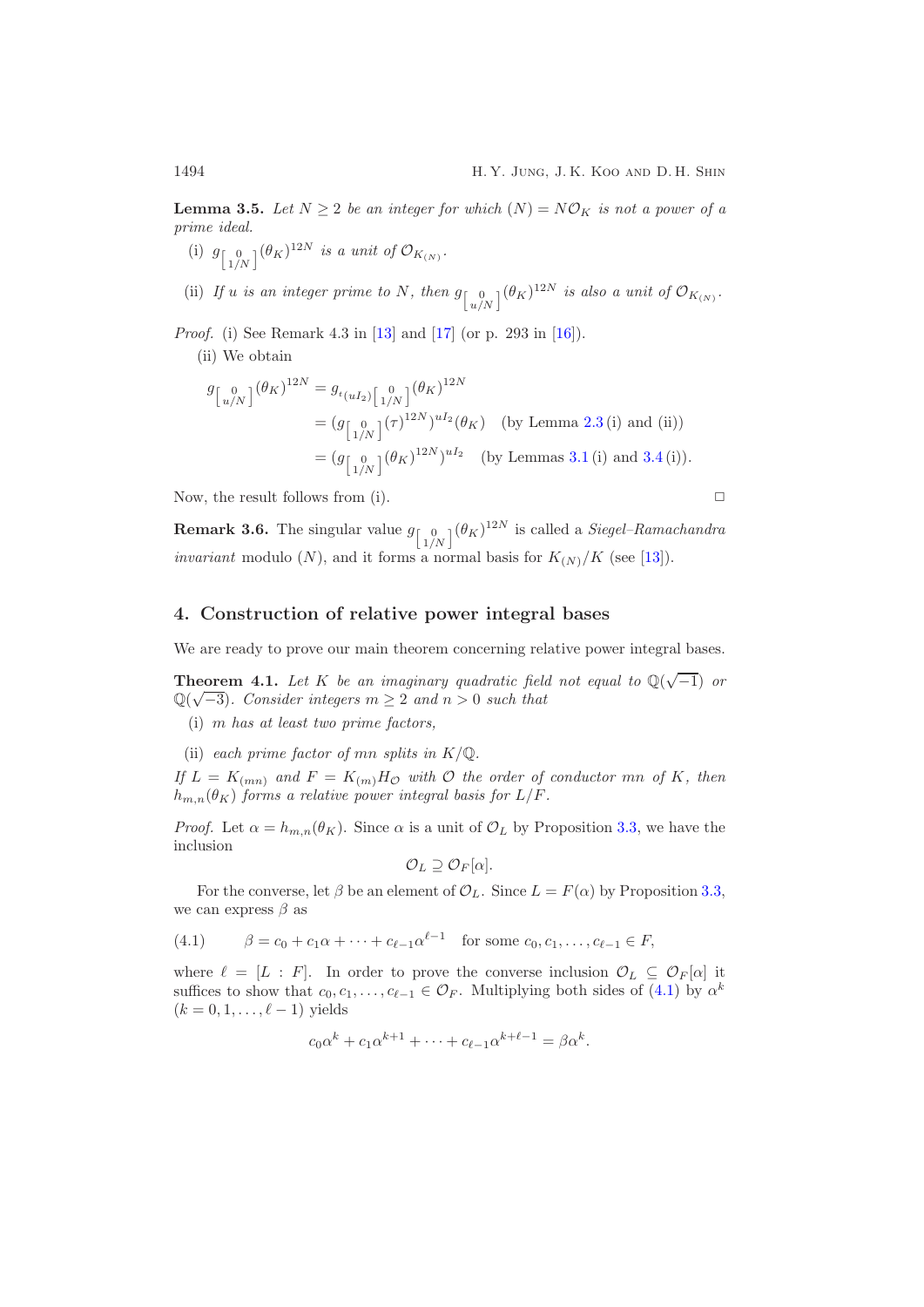Now, we take the trace  $\text{Tr} = \text{Tr}_{L/F}$  to obtain

$$
c_0 \text{Tr}(\alpha^k) + c_1 \text{Tr}(\alpha^{k+1}) + \dots + c_{\ell-1} \text{Tr}(\alpha^{k+\ell-1}) = \text{Tr}(\beta \alpha^k).
$$

Then we obtain the linear system (in the unknowns  $c_0, c_1, c_2, \ldots, c_{\ell-1}$ )

$$
T\begin{bmatrix}c_0\\c_1\\ \vdots\\c_{\ell-1}\end{bmatrix} = \begin{bmatrix}Tr(\beta)\\Tr(\beta\alpha)\\ \vdots\\Tr(\beta\alpha^{\ell-1})\end{bmatrix}, \text{ where } T = \begin{bmatrix}Tr(1) & Tr(\alpha) & \cdots & Tr(\alpha^{\ell-1})\\Tr(\alpha) & Tr(\alpha^2) & \cdots & Tr(\alpha^{\ell})\\ \vdots & \vdots & \ddots & \vdots\\Tr(\alpha^{\ell-1}) & Tr(\alpha^{\ell}) & \cdots & Tr(\alpha^{2\ell-2})\end{bmatrix}.
$$

Since  $\alpha, \beta \in \mathcal{O}_L$ , all the entries of T and  $\begin{bmatrix} \phantom{-} \end{bmatrix}$  $\vert$  $\text{Tr}(\beta)$  $\text{Tr}(\beta \alpha)$  $\vdots$ <br>Tr( $\beta \alpha^{\ell-1}$ ) ⎤  $\vert$ lie in  $\mathcal{O}_F$ . Hence we get

$$
c_0, c_1, \ldots, c_{\ell-1} \in \frac{1}{\det(T)} \mathcal{O}_F.
$$

Let  $\alpha_1, \alpha_2, \ldots, \alpha_\ell$  be the conjugates of  $\alpha$  via Gal( $L/F$ ). We then derive that

$$
\det(T) = \begin{vmatrix}\n\sum_{k=1}^{\ell} \alpha_k^0 & \sum_{k=1}^{\ell} \alpha_k^1 & \cdots & \sum_{k=1}^{\ell} \alpha_k^{\ell-1} \\
\sum_{k=1}^{\ell} \alpha_k^1 & \sum_{k=1}^{\ell} \alpha_k^2 & \cdots & \sum_{k=1}^{\ell} \alpha_k^{\ell} \\
\vdots & \vdots & \ddots & \vdots \\
\sum_{k=1}^{\ell} \alpha_k^{\ell-1} & \sum_{k=1}^{\ell} \alpha_k^{\ell} & \cdots & \sum_{k=1}^{\ell} \alpha_k^{2\ell-2} \\
\alpha_1^1 & \alpha_2^1 & \cdots & \alpha_1^0 \\
\vdots & \vdots & \ddots & \vdots \\
\alpha_1^{\ell-1} & \alpha_2^{\ell-1} & \cdots & \alpha_{\ell}^{\ell-1}\n\end{vmatrix} \cdot \begin{vmatrix}\n\alpha_1^0 & \alpha_1^1 & \cdots & \alpha_1^{\ell-1} \\
\alpha_2^0 & \alpha_2^1 & \cdots & \alpha_2^{\ell-1} \\
\vdots & \vdots & \ddots & \vdots \\
\alpha_{\ell}^0 & \alpha_2^1 & \cdots & \alpha_{\ell}^{\ell-1}\n\end{vmatrix}
$$
\n
$$
= \prod_{1 \le k_1 < k_2 \le \ell} (\alpha_{k_1} - \alpha_{k_2})^2 \quad \text{(by the Vandermonde determinant formula)}
$$
\n
$$
= \pm \prod_{\sigma_1 \ne \sigma_2 \in \text{Gal}(L/F)} (\alpha^{\sigma_1} - \alpha^{\sigma_2})
$$
\n
$$
= \pm \prod_{\sigma_1 \ne \sigma_2 \in \text{Gal}(L/F)} (\alpha^{\sigma_1 \sigma_2^{-1}} - \alpha)^{\sigma_2}.
$$

<span id="page-6-0"></span>If  $\sigma$  is a nonidentity element of Gal( $L/F$ ), then by Lemma [3.4](#page-4-0) (iii) one can set  $\sigma = tI_2$  for some  $t \in \mathbb{N}$  such that

 $gcd(t, mn) = 1, \quad t \equiv \pm 1 \pmod{m}$  and  $t \not\equiv \pm 1 \pmod{mn}$ .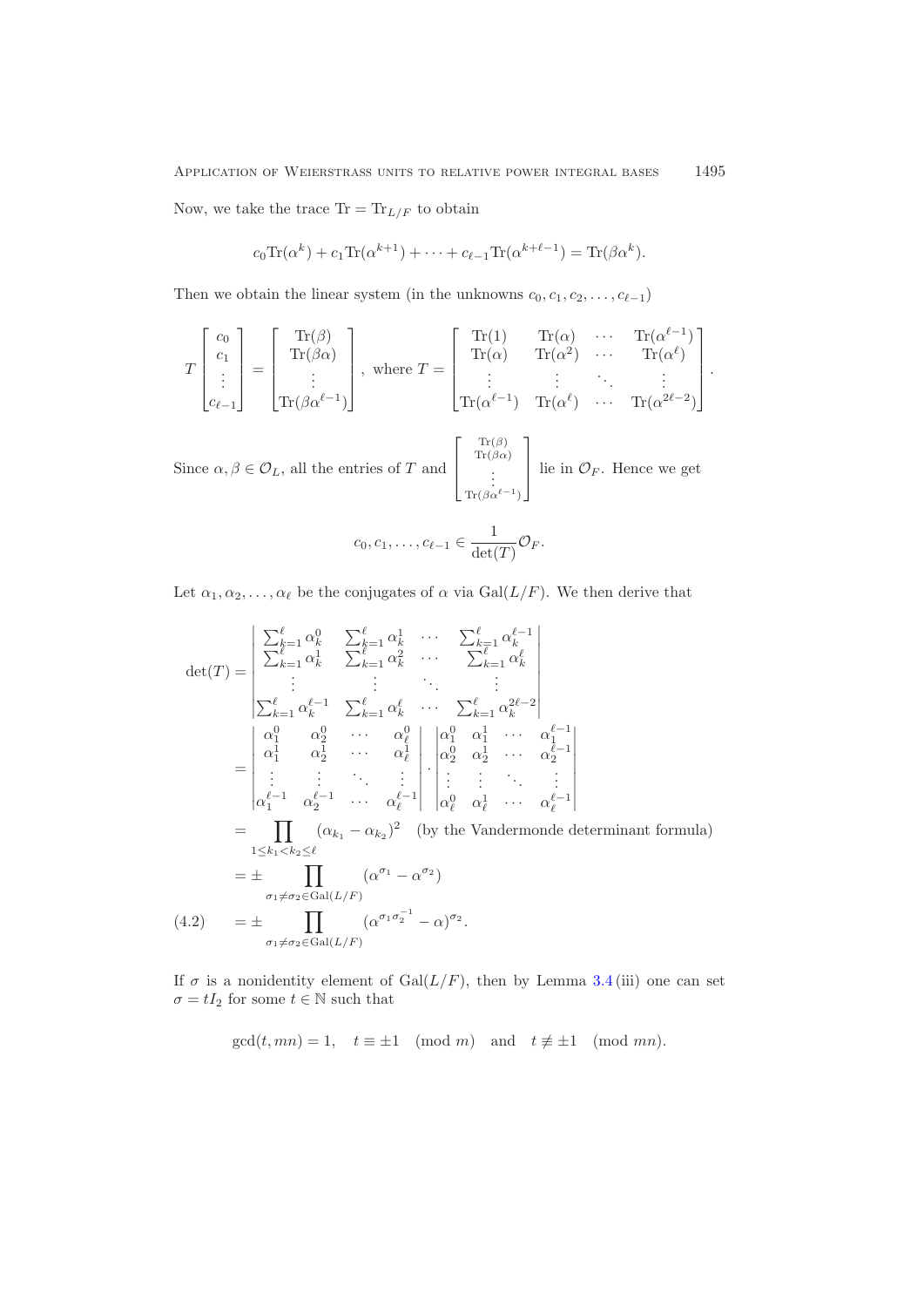Thus we deduce that

$$
\alpha^{\sigma} - \alpha = h_{m,n}(\theta_K)^{\sigma} - h_{m,n}(\theta_K)
$$
\n
$$
= \left( \frac{f_{\left[1/m\right]}(\theta_K) - f_{\left[1/m\right]}(\theta_K)}{f_{\left[1/m\right]}(\theta_K) - f_{\left[1/m\right]}(\theta_K)} \right)^{\sigma} - \frac{f_{\left[1/m\right]}(\theta_K) - f_{\left[1/m\right]}(\theta_K)}{f_{\left[1/m\right]}(\theta_K) - f_{\left[1/m\right]}(\theta_K)} \quad \text{(by (2.3))}
$$
\n
$$
= \frac{f_{i_{\sigma}\left[1/m\right]}(\theta_K) - f_{\left[1/m\right]}(\theta_K)}{f_{\left[1/m\right]}(\theta_K) - f_{\left[1/m\right]}(\theta_K) - f_{\left[1/m\right]}(\theta_K)} - \frac{f_{\left[1/m\right]}(\theta_K) - f_{\left[1/m\right]}(\theta_K)}{f_{\left[1/m\right]}(\theta_K) - f_{\left[1/m\right]}(\theta_K)} \quad \text{(by Lemmas 3.4 (iii) and 2.2)}
$$

$$
= \frac{f_{\begin{bmatrix}0\\t/mn\end{bmatrix}}(\theta_{K}) - f_{\begin{bmatrix}0\\1/mn\end{bmatrix}}(\theta_{K})}{f_{\begin{bmatrix}0\\1/m\end{bmatrix}}(\theta_{K}) - f_{\begin{bmatrix}1/m\\0\end{bmatrix}}(\theta_{K})}
$$
\n
$$
= \frac{\wp_{\begin{bmatrix}0\\t/mn\end{bmatrix}}(\theta_{K}) - \wp_{\begin{bmatrix}0\\1/m\end{bmatrix}}(\theta_{K})}{\wp_{\begin{bmatrix}0\\1/m\end{bmatrix}}(\theta_{K}) - \wp_{\begin{bmatrix}1/m\\0\end{bmatrix}}(\theta_{K})}
$$
\n(by Definition (2.1))\n
$$
= \frac{g_{\begin{bmatrix}0\\(t+1)/mn\end{bmatrix}}(\theta_{K})g_{\begin{bmatrix}0\\(t-1)/mn\end{bmatrix}}(\theta_{K})g_{\begin{bmatrix}0\\1/m\end{bmatrix}}(\theta_{K})^{2}g_{\begin{bmatrix}1/m\\0\end{bmatrix}}(\theta_{K})^{2}}{g_{\begin{bmatrix}1/m\\1/m\end{bmatrix}}(\theta_{K})g_{\begin{bmatrix}-1/m\\1/m\end{bmatrix}}(\theta_{K})g_{\begin{bmatrix}0\\(t/mn\end{bmatrix}}(\theta_{K})^{2}g_{\begin{bmatrix}0\\1/mn\end{bmatrix}}(\theta_{K})^{2}} \text{ (by Lemma 2.4).}
$$

Since each of

$$
\begin{bmatrix} 0 \\ 1/m \end{bmatrix}, \begin{bmatrix} 1/m \\ 0 \end{bmatrix}, \begin{bmatrix} 1/m \\ 1/m \end{bmatrix}, \begin{bmatrix} -1/m \\ 1/m \end{bmatrix}, \begin{bmatrix} 0 \\ t/mn \end{bmatrix}, \begin{bmatrix} 0 \\ 1/mn \end{bmatrix}
$$

has by the hypothesis (i) primitive denominator with at least two prime factors, the values

$$
g_{\left[\begin{smallmatrix}0\\1/m\end{smallmatrix}\right]}(\theta_K),g_{\left[\begin{smallmatrix}1/m\\0\end{smallmatrix}\right]}(\theta_K),g_{\left[\begin{smallmatrix}1/m\\1/m\end{smallmatrix}\right]}(\theta_K),g_{\left[\begin{smallmatrix}-1/m\\1/m\end{smallmatrix}\right]}(\theta_K),g_{\left[\begin{smallmatrix}0\\t/mn\end{smallmatrix}\right]}(\theta_K),g_{\left[\begin{smallmatrix}0\\1/mn\end{smallmatrix}\right]}(\theta_K)
$$

are units as algebraic integers by Lemmas [2.3](#page-2-1) (iii) and [3.2.](#page-3-1) On the other hand, set

 $\frac{t+1}{mn} = \frac{a}{N}$  for some relatively prime positive integers N and a.

Since  $t \neq \pm 1 \pmod{mn}$ , we get  $N \geq 2$ . Moreover,  $(N) = N\mathcal{O}_K$  is not a power of a prime ideal by the hypothesis (ii). So  $g_{\begin{bmatrix} 0 \ (t+1)/mn \end{bmatrix}}(\theta_K) = g_{\begin{bmatrix} 0 \ a/N \end{bmatrix}}(\theta_K)$  is a unit as an algebraic integer by Lemma [3.5](#page-5-2) (ii). In a similar fashion, we also see that  $g_{\left[\binom{0}{(t-1)/mn}\right]}(\theta_K)$  is a unit as an algebraic integer. Therefore  $\alpha^{\sigma} - \alpha$  is a unit of  $\mathcal{O}_L$ . This implies that  $\det(T)$  is a unit of  $\mathcal{O}_F$  by [\(4.2\)](#page-6-0), and hence we get the converse inclusion

 $\mathcal{O}_L \subseteq \mathcal{O}_F[\alpha]$ 

as desired.  $\Box$ 

**Remark 4.2.** Since  $\mathcal{O}_L = \mathcal{O}_F[\alpha]$  and the discriminant of  $\alpha$  is a unit of  $\mathcal{O}_F$ ,  $L/F$ is an unramified extension.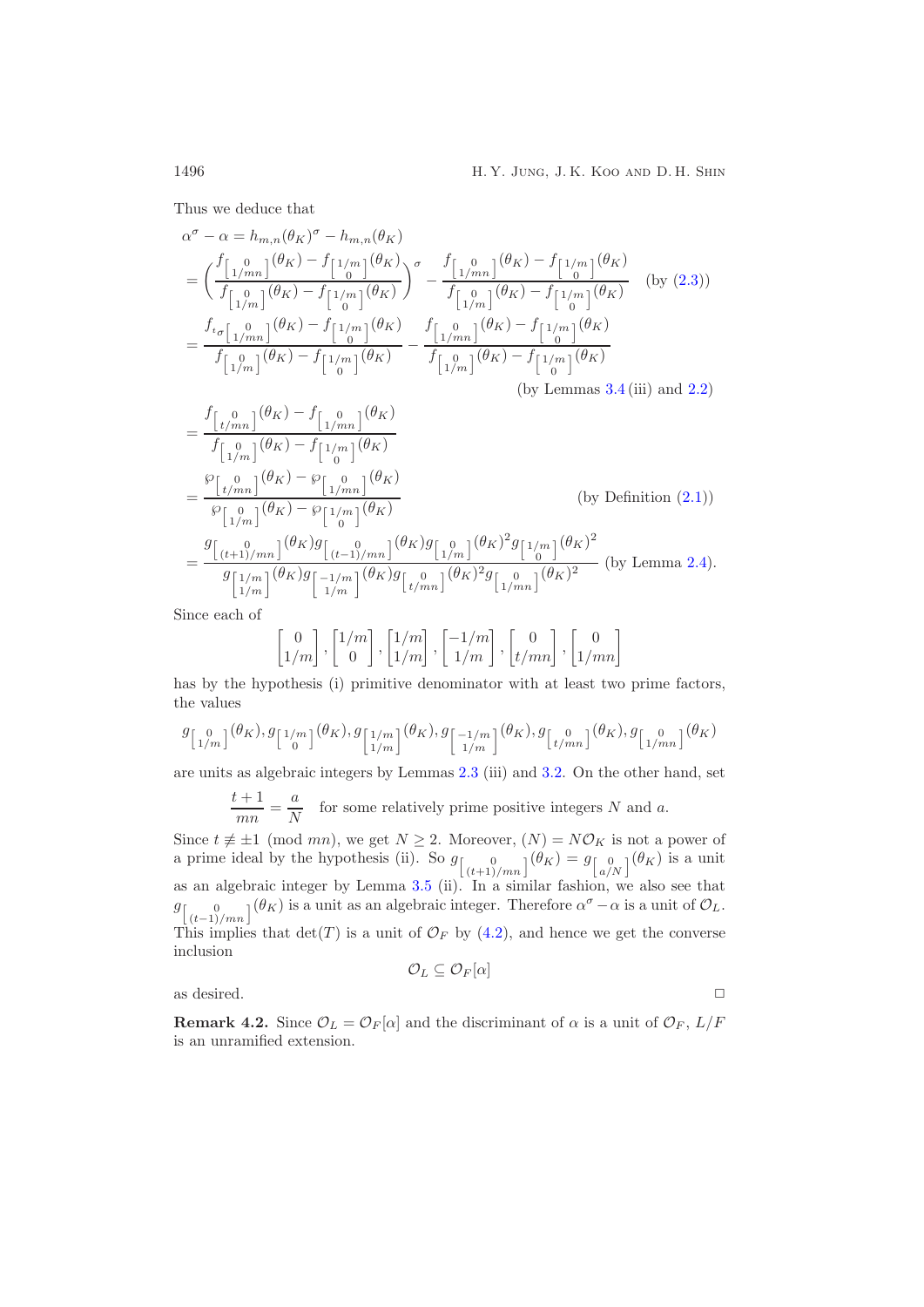#### <span id="page-8-0"></span>**References**

- [1] GAÁL, I. AND SCHULTE, N.: Computing all power integral bases of cubic fields. *Math. Comp.* **53** (1989), no. 188, 689–696.
- [2] GAÁL, I.: Power integral bases in orders of families of quartic fields. *Publ. Math. Debrecen* **42** (1993), no. 3-4, 253–263.
- [3] GAÁL, I.: Computing elements of given index in totally complex cyclic sextic fields. *J. Symbolic Comput.* **20** (1995), no. 1, 61–69.
- [4] GAAL, I.: Computing all power integral bases in orders of totally real cyclic sextic number fields. *Math. Comp.* **65** (1996), no. 214, 801–822.
- [5] GAAL, I. AND POHST, M.: On the resolution of index form equations in sextic fields with an imaginary quadratic subfield. *J. Symbolic Comput.* **22** (1996), no. 4, 425–434.
- [6] GAÁL, I. AND POHST, M.: Power integral bases in a parametric family of totally real cyclic quintics. *Math. Comp.* **66** (1997), no. 220, 1689–1696.
- [7] GAÁL, I. AND GYŐRY, K.: Index form equations in quintic fields. *Acta Arith.* **89** (1999), no. 4, 379–396.
- [8] GAÁL, I.: Power integer bases in algebraic number fields. *Ann. Univ. Sci. Budapest. Sect. Comput.* **18** (1999), 61–87.
- [9] GAÁL, I.: Solving index form equations in fields of degree 9 with cubic subfields. *J. Symbolic Comput.* **30** (2000), no. 2, 181–193.
- [10] GAAL, I. AND POHST, M.: Computing power integral bases in quartic relative extensions. *J. Number Theory* **85** (2000), no. 2, 201–219.
- [11] Gaál, I.: Power integral bases in cubic relative extensions. *Experiment. Math.* **10** (2001), no. 1, 133–139.
- <span id="page-8-1"></span>[12] GAÁL, I. AND SZABÓ, T.: Power integral bases in parametric families of biquadratic fields. *JP J. Algebra Number Theory Appl.* **24** (2012), no. 1, 105–114.
- <span id="page-8-8"></span>[13] Jung, H. Y., Koo, J. K. and Shin, D. H.: Normal bases of ray class fields over imaginary quadratic fields. *Math. Z.* **271** (2012), no. 1-2, 109–116.
- <span id="page-8-7"></span>[14] Koo, J. K. and Shin, D. H.: Function fields of certain arithmetic curves and application. *Acta Arith.* **141** (2010), no. 4, 321–334.
- <span id="page-8-4"></span>[15] Kubert, D. and Lang, S.: *Modular units.* Grundlehren der mathematischen Wissenschaften 244, Spinger-Verlag, New York-Berlin, 1981.
- <span id="page-8-6"></span>[16] Lang, S.: *Elliptic functions.* Second edition. Graduate Texts in Mathematics 112, Spinger-Verlag, New York, 1987.
- <span id="page-8-9"></span>[17] Ramachandra, K.: Some applications of Kronecker's limit formula. *Ann. of Math. (2)* **80** (1964), 104–148.
- <span id="page-8-3"></span>[18] Shimura, G.: *Introduction to the arithmetic theory of automorphic functions.* Iwanami Shoten, Publishers, Tokyo; Princeton University Press, Princeton, NJ, 1971.
- <span id="page-8-5"></span>[19] Silverman, J. H.: *The arithmetic of elliptic curves.* Graduate Texts in Mathematics 106, Springer-Verlag, New York, 1992.
- <span id="page-8-2"></span>[20] Stevenhagen, P.: Hilbert's 12th problem, complex multiplication and Shimura reciprocity. In *Class field theory – its centenary and prospect (Tokyo, 1998),* 161–176*.* Adv. Stud. Pure Math. 30, Math. Soc. Japan, Tokyo, 2001.